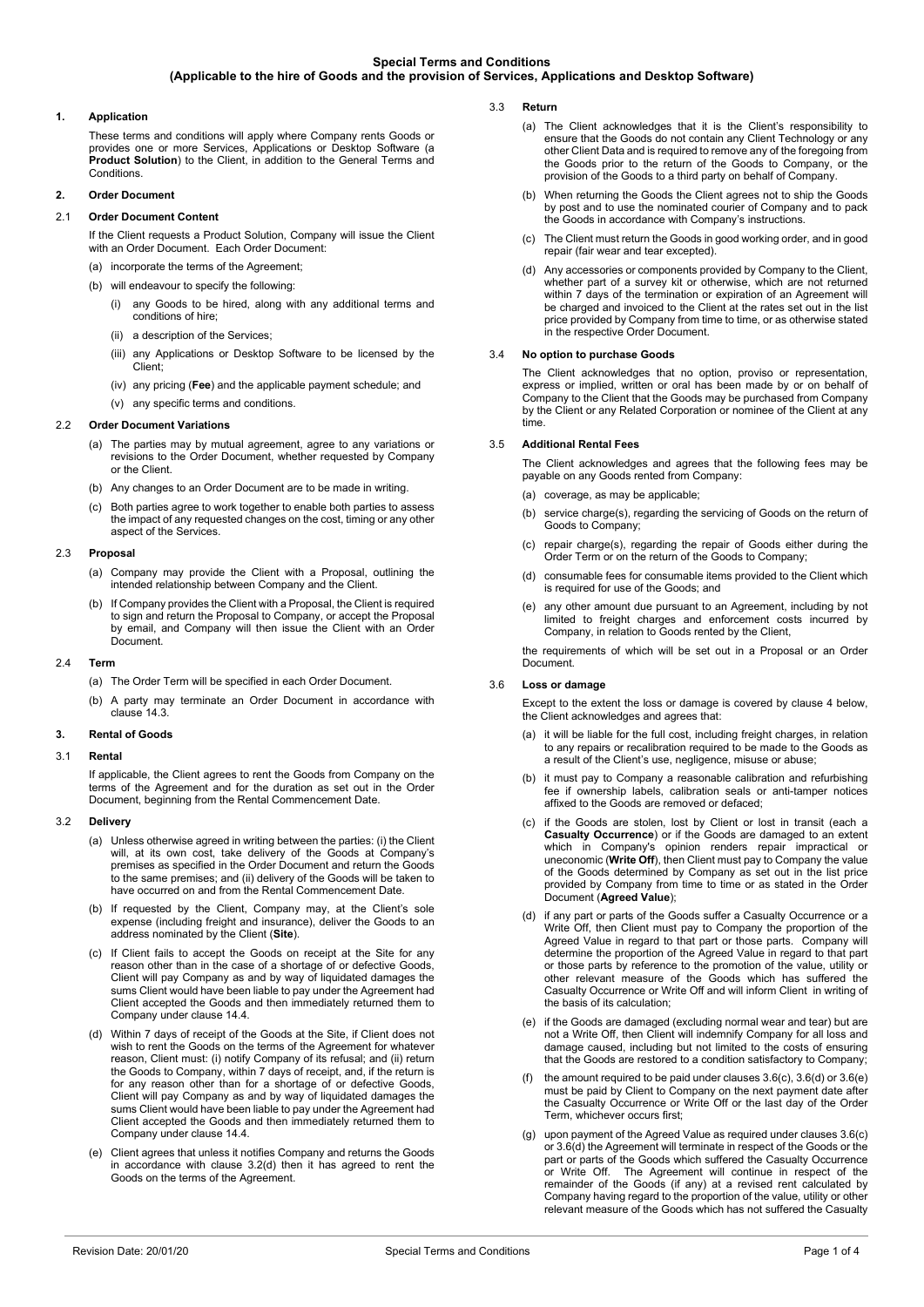Occurrence or Write Off. The revised rent will be advised by Company to Client in writing.

- (h) any termination of the Agreement under clause [3.6\(g\)](#page-0-4) will not prejudice any right or remedy of Company in respect of any antecedent breach by Client under the Agreement;
- (i) if the Goods are damaged or lost, Client must continue to pay the Fees until the Goods have been repaired or the Agreed Value is paid by the Client; and
- <span id="page-1-3"></span>(j) if the Goods are damaged or lost, Client must: (i) notify Company within 7 days of such loss and damage occurring, and in the event of full loss, give details of all or any action taken to recover the Goods and actions taken to report the loss including the filing of a police report (as the case may be); and (ii) return to Company within 7 days any accessories to the Goods lost or damaged, otherwise Company shall be entitled to invoice Client for the accessories at the list price published by Company in accordance with claus[e 3.3\(d\).](#page-0-5)

### 3.7 **Insurance**

The Client acknowledges and agrees that the Client may be required to hold and maintain insurance in respect of the Goods.

# **4. Coverage**

Where the Client is renting any Goods (including accessories) from the Company, the Client may elect to pay a cover charge to cover against the risk of loss or damage to the Goods during the rental, subject to the terms and conditions set out at [https://www.imdexlimited.com/media/home/Coverage-Summary-](https://www.imdexlimited.com/media/home/Coverage-Summary-September-2018.pdf)[September-2018.pdf](https://www.imdexlimited.com/media/home/Coverage-Summary-September-2018.pdf) or as otherwise provided by Company to the Client.

**5. Services**

# 5.1 **Services**

- (a) If requested, Company agrees to provide the Services to the Client in accordance with the terms of the Agreement and as otherwise set out in the respective Order Document.
- (b) Company agrees to provide the Services to the Client at the Site(s), as set out in the Order Document.

#### 5.2 **Relationship**

The parties' relationship is one of principal and independent contractor, not employer and employee, agency or partnership.

#### 5.3 **Scope**

- (a) The parties agree that the precise scope of the Services provided by Company will be as set out in the respective Order Document.
- (b) If the Client wishes to add any additional Services it must enter into a separate Order Document in relation to those Services.
- (c) Subject to any terms that may be set out in the Order Document, Company is not subject to the direction or control of the Client as to the manner in which the Services are completed.

#### 5.4 **Outside Scope**

Any services provided to the Client by Company which are not expressly included in the Services (**Additional Services**) and have not been included in the Fee, will be charged to the Client in accordance with Company's Rate Card, unless otherwise agreed to by the parties in writing.

#### 5.5 **Subcontractors**

Company can delegate the performance of any of the Services to any of its subcontractors, at its discretion, provided that it contractually obliges those subcontractors to confidentiality obligations which are at least as onerous as the obligations of confidentiality in clause [10.3](#page-2-2) and the Company remains liable to the Client for the performance of the Services.

### 5.6 **Service limitations**

The Client acknowledges and agrees that:

- (a) Company's ability, and obligation, to provide the Services is subject to the Client complying with its obligations under claus[e 8.1](#page-1-0) and any other limitation or exclusion set out in the Agreement;
- (b) unless otherwise agreed in writing, the cost of consumables, replacement parts, hardware, software, network upgrades and any associated services are outside the scope of the Services and are the full responsibility of the Client;
- (c) unless otherwise agreed in writing, any server upgrades, network device maintenance and upgrades and software maintenance and upgrades are outside the scope of the Services;
- (d) Company cannot promise that the Services will be uninterrupted, error-free, or completely secure; and
- (e) there are risks inherent in internet connectivity that could result in the loss of the Client's privacy, Confidential Information and property.

# 5.7 **Access**

Company may access and use Client Data for the purposes of:

- (a) testing and developing the Services and benchmarking, provided that it is on anonymous basis and not attributable to Client; and
- (b) providing assistance and support Services to the Client.

#### **6. Applications and Desktop Software**

- (a) If applicable, Company grants to the Client a licence to certain Applications or Desktop Software the details of which will be set out in an Order Document.
- (b) The Client acknowledges and agrees that the Applications and Desktop Software may be subject to additional terms and conditions, and the Client must comply with those terms and conditions notified to it from time to time (including, but not limited to, the terms and conditions of terms of insurance in respect of the Goods and Third Party Licenses).
- (c) Applications may be provided to the Client as a service via an internet portal accessible application using login details applicable to the Licensee. The Client agrees to treat those login details as Confidential Information.

# **7. Third Party Content**

- The Client acknowledges and agrees that:
- (a) Third Party Content may be utilised in connection with an Agreement (including as part of the Applications, the Desktop Software, the Services or the Additional Services);
- (b) Third Party Content may be subject to Third Party Licences;
- (c) it must fully comply with the terms and conditions of all Third Party Licences notified to the Client from time to time; and
- (d) Company has no control over the content or performance of any Third Party Content.

# **8. Obligations and covenants**

#### <span id="page-1-0"></span>8.1 **General obligations and covenants**

The Client must, and must ensure its Personnel, in addition to any other Client obligations set out in the applicable Order Document):

- (a) provide Company with all reasonable information and access to its premises, Sites, computer and network systems in order for Company to provide the Services in accordance with the terms of the Agreement;
- (b) if required, provide adequate conditions for Company's personnel at the Client's premises and Sites, including, but not limited to, workspaces, heating, lighting, ventilations, electric current and outlets, internet and long-distance telephone access;
- (c) promptly notify Company of any event or incidents that is likely to or will impact on the provision of the Services or any other obligation of Company (including but not limited to any Exceptional Circumstances);
- <span id="page-1-1"></span>(d) hold all licenses and authorisations (including import, export and radiation source licences) required by Law anywhere in the world where the Client imports, possesses or uses the Goods, Applications or Desktop Software;
- <span id="page-1-2"></span>(e) if applicable, at all times keep and maintain the Goods properly serviced, in proper working order and condition, including but not limited to regular required maintenance of any diesel engines and lubrication to bearings and ensure that records are maintained for the operational time of the Goods and make those records available to Company within 2 days of receiving a request to do so;
- (f) keep the Goods at the premises authorised by Company unless written permission has been obtained from Company to relocate the Goods elsewhere;
- (g) use the Goods, Applications and Desktop Software carefully and properly and comply in all respects with the instructions and recommendations of Company;
- (h) permit Company and its Personnel, to enter the premises of the Client at all reasonable times in order to inspect the Goods;
- (i) keep the Goods in a safe place;
- (j) not modify or repair the Goods, Applications or Desktop Software without written consent from Company;
- (k) not use the Goods, Applications or Desktop Software for any illegal purpose and must comply in all respects with all applicable Laws reasonably necessary for the safe and lawful operation of the Goods, Applications and Desktop Software;
- not place, or allow to be placed, on the Goods any plates or marks that are inconsistent with the ownership of Company;
- (m) notify any person seizing or claiming an interest in the Goods of the ownership of Company and must give immediate written notice to Company of such seizure or claim;
- (n) not without Company's prior written consent: (i) agree, attempt, offer or purport to sell, assign, sublet, lend, pledge, mortgage, let on hire or otherwise part with or attempt to part with the personal possession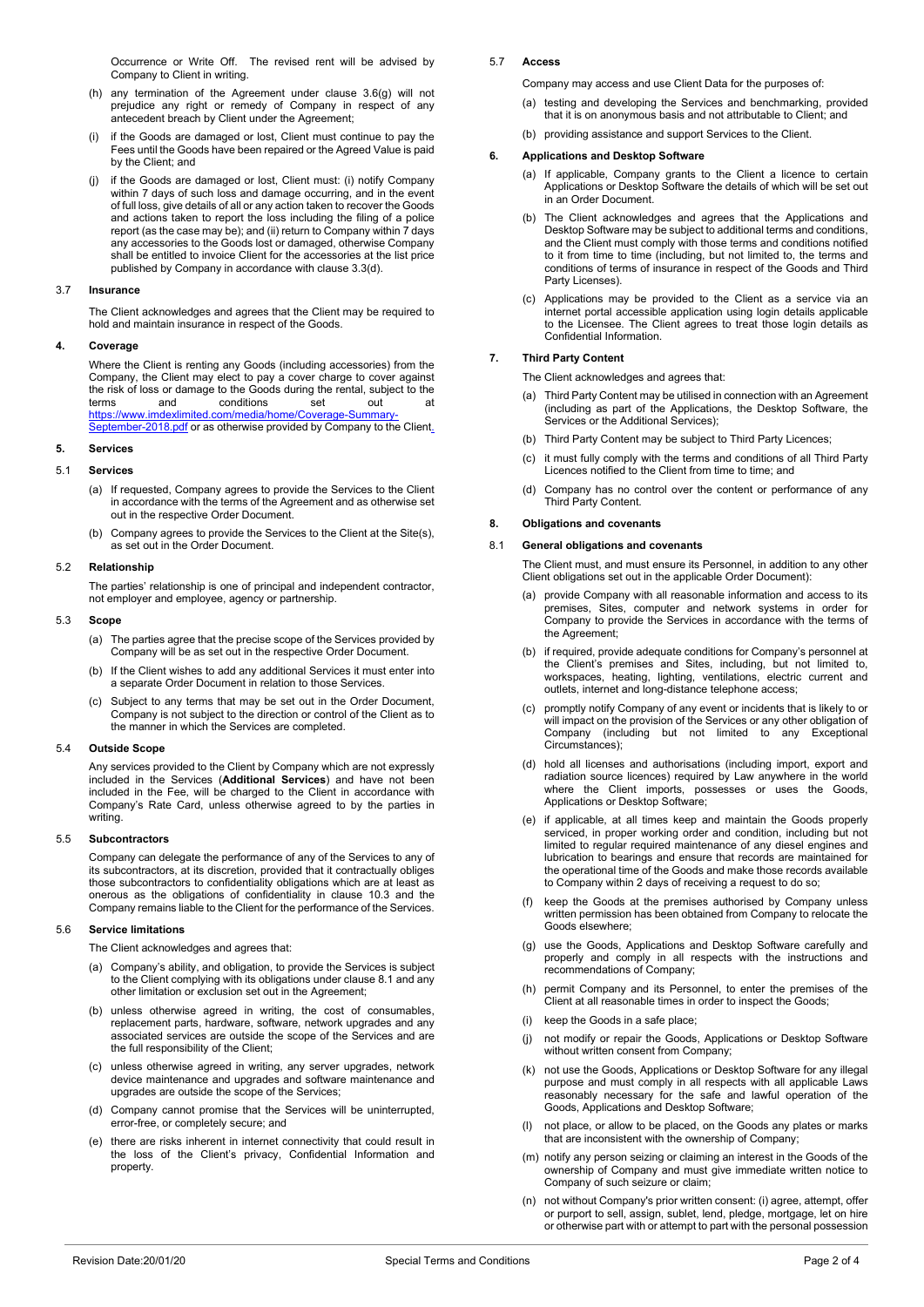of or otherwise deal with the Goods; or (ii) allow any encumbrance, charge or lien of any kind to arise or remain on the Goods or any part of the Goods; or (iii) conceal or alter the Goods or make any addition to the Goods except as requested by Company;

- (o) promptly notify Company of any event that is likely to or will impact on the condition or operation of the Goods or the provision of the Services, Applications or Desktop Software;
- (p) take sole responsibility for Client Data including back-ups; and
- (q) comply with any reasonable direction of Company in relation to the **Agreement**

# 8.2 **Acknowledgement on Outputs**

The Client must acknowledge on all Outputs (and any accompanying documentation) that: Company will not be liable in any way for any Loss arising from any error, inaccuracy, incompleteness or other defect in the Outputs

### <span id="page-2-3"></span>**9. Fee and Payment**

#### 9.1 **Payment**

The Client agrees to pay Company all Fees under the Agreement.

#### 9.2 **Expenses**

The Client acknowledges and agrees that, in addition to the Fees, the Client may be required to pay for any expenses incurred by Company including but not limited to reasonable travel, including flights, and accommodation expenses, as set out in the Order Document. Company agrees to provide the Client with a copy of such expenses, on request.

# <span id="page-2-5"></span>9.3 **Late or non payment of invoices**

If the Client defaults in paying an invoiced amount or any amount otherwise due and owing from the Client to Company and fails to rectify such default within 14 days of receiving a notice from the Company to do so, Company may do any one or more of the following:

- (a) request the return of the Goods or enter the premises of the Client to collect the Goods (as otherwise provided by claus[e 14.5\)](#page-3-0);
- (b) restrict or suspend the provision of the Services, Applications or Desktop Software; or
- (c) terminate the Agreement or all applicable Agreements.

# 9.4 **Obligation to pay not affected by licensing and training**

The Client acknowledges and agrees that all licenses, authorisations and training in relation to Goods, Applications and Desktop Software are the sole responsibility of the Client and that the Fee must be paid to Company under the terms of this clause [9](#page-2-3) even if the Client (or its Personnel):

- (a) does not have all required licences or authorisations referred to in claus[e 8.1\(d\);](#page-1-1) or
- (b) has not completed the required training.

# <span id="page-2-9"></span>**10. Intellectual Property Rights**

### 10.1 **Client Technology and Client Data**

No rights of ownership to Client Technology and Client Data are transferred under the Agreement and all such rights remain the sole property of the Client.

### 10.2 **Company Technology**

No rights of ownership to the Intellectual Property Rights created, owned or licensed by Company are transferred under the Agreement. All Company Technology remains the sole property of Company (or its third party licensors, as the case may be). Any Intellectual Property Rights created in the course of Company performing its obligations under the Agreement including but not limited to the Services, will be owned by (and assigned to) Company.

### <span id="page-2-2"></span>10.3 **Prohibited activities**

- (a) Each party must not do or permit or omit to do any act which infringes the Intellectual Property Rights of the other party (or its licensors).
- <span id="page-2-4"></span>(b) The Client acknowledges and agrees, as a fundamental condition of the Agreement, that:
	- (i) the Goods must not be dismantled, tampered with or opened up in any way except in accordance with the Company field guide issued with the Goods; and
	- (ii) it must not engage in, or permit, reproduction or reverse engineering of the Goods, Applications or Desktop Software (or all of them).
- (c) The Client also acknowledges and agrees that any information derived from a breach of clause [10.3\(b\)](#page-2-4) is deemed Confidential Information of Company.

# **11. Confidential Information**

- (a) Each party must keep the other party's Confidential Information, confidential.
- (b) A party must not, without the prior written approval of the other party, disclose the other party's Confidential Information.

(c) Each party must take all reasonable steps to ensure that its Personnel engaged for the purposes of the Agreement, do not make public or disclose the other party's Confidential Information.

# <span id="page-2-10"></span>**12. Liability**

# 12.1 **Exclusion**

- (a) The parties agree that Company will not be liable for loss of Client Data or for the Client's reliance on any Client Data or other data obtained or produced in connection with the Agreement (including any Loss incurred, or any disclosure made to any stock exchange, based on such reliance).
- (b) The Client agrees not to make any Claim against the third party provider of the hosting services.
- (c) Company will not be liable for any pollution or contamination emanating from or caused by the Goods.

# <span id="page-2-11"></span>**13. Indemnity**

- (a) The Client hereby indemnifies Company (and holds Company harmless and keeps indemnified) in relation to any and all Loss Company (or its Related Corporations) incurs (or will incur) as a result of (or in connection with):
	- (i) the Client's (or its Personnel's) use of the Goods, Applications or Desktop Software;
	- (ii) Company seizing or storing the Goods; or
	- (iii) a person being injured or killed or property being damaged by the Goods or its use,
	- due to the negligence or wilful misconduct of the Client.
- (b) The Client hereby indemnifies Company (and holds Company harmless and keeps indemnified) in relation to any and all Loss Company (or its Related Corporations) incurs (or will incur) as a result of (or in connection with) any liability that is described under section 61(5) of the Consumer Protection Act, 2008 ("CPA") caused wholly or partly as a consequence of the supply of any unsafe Equipment, product failure, defect or hazard in any goods or inadequate instructions or warnings provided to the consumer pertaining to any hazard arising from or associated with the use of any goods as contemplated in section 61(1) of the CPA, irrespective of whether the harm resulted from any negligence on the part of Company but not as the result of the gross negligence of Company.

# **14. Suspension and termination**

# <span id="page-2-6"></span>14.1 **Suspension**

Company may temporarily suspend (in part or in whole) the provision of the Product Solution to the Client if:

- (a) Company is required by Law to do so;
- (b) such suspension is pursuant to claus[e 9.3](#page-2-5) (late payment of invoice);
- (c) there is an attack on the Company database or the Company database is accessed or manipulated by a third party without consent;
- (d) the Client is in breach of any of its obligations under an Agreement; or
- (e) there is another event for which Company reasonably believe that the suspension of provision of the Services or the Applications to the Client is necessary to protect the Reflex HUB, Company network or other customers.

### 14.2 **Effect of suspension**

Suspension in accordance with claus[e 14.1](#page-2-6) will not affect any right which accrue prior to, or after, suspension of the Client's obligations under the Agreement.

# <span id="page-2-0"></span>14.3 **Termination**

- (a) Company has the right to terminate an Order Document during the Order Term in respect of all, or any specified part, of the Product Solution, where the Client has breached any of its obligations under the Agreement and fails to remedy such breach within 14 days of receiving written notice to remedy the breach.
- <span id="page-2-7"></span>(b) Client has the right, subject to the conditions set out in clause [14.4](#page-2-1) (if applicable) and clause [14.5,](#page-3-0) to terminate an Order Document during the Order Term in respect of all, or any specified part, of the Supply on any date (**proposed termination date**).

#### <span id="page-2-8"></span><span id="page-2-1"></span>14.4 **Termination in relation to rental of Goods**

- (a) Where Goods are being rented, the Order Document may only be terminated or partially terminated under clause [14.3\(b\)](#page-2-7) if: (i) on or prior to the proposed termination date, Client returns the Goods or the specified part of the Goods, at Client's expense, and in the condition required by clause [8.1\(e\),](#page-1-2) to Company at the specified address; or (ii) the Goods have been lost, and Company has been notified in accordance with claus[e 3.6\(j\).](#page-1-3)
- (b) Where the Agreement is terminated under this claus[e 14.4](#page-2-1) as to part only of the Goods, Company will, acting reasonably, determine the amount due for the purposes of clause [14.4\(a\)](#page-2-8) and the revised rent in respect of the remainder of the Goods by reference to the